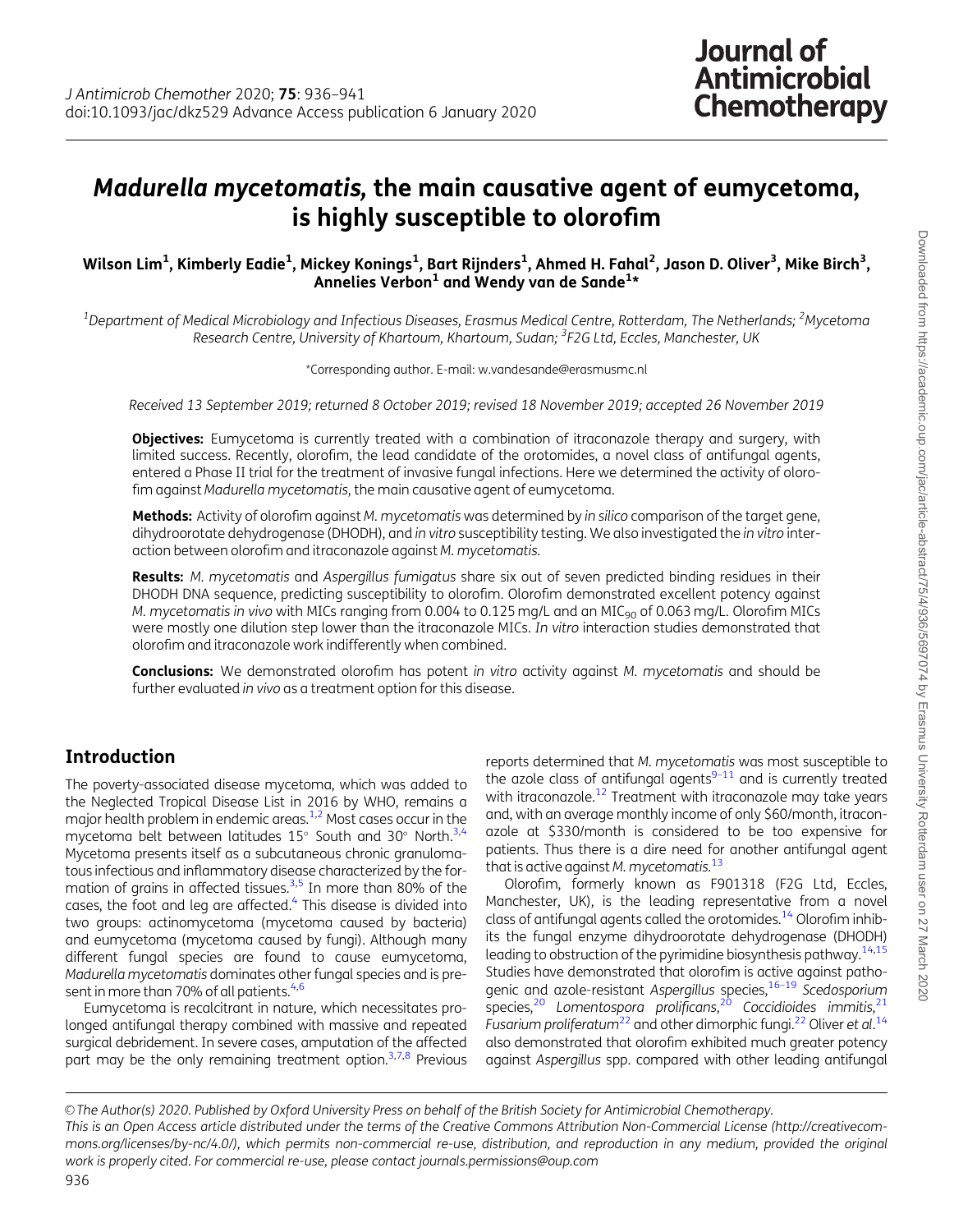<span id="page-1-0"></span>classes. Given the potency and activity of olorofim, here we aim to evaluate its in vitro activity against M. mycetomatis and the in vitro interaction between olorofim and itraconazole as a first effort to determine whether olorofim shows potential as a new treatment for eumycetoma.

### Materials and methods

#### In silico modelling

The M. mycetomatis DHODH sequence was obtained by BLAST analysis using the Aspergillus fumigatus DHODH protein sequence as a guide (EC 1.3.5.2). M. mycetomatis, A. fumigatus and Homo sapiens DHODH sequences were aligned using Clustal Omega (EMBL-EBI, UK) and formatted using BOXSHADE (EMBnet node, Switzerland). Mitochondrial targeting sequences of M. mycetomatis and A. fumigatus DHODH were predicted by MitoFates<sup>23</sup> (Japan), while the transmembrane domains were predicted by Phobius<sup>24</sup> (Stockholm Bioinformatics Centre, Sweden).

#### Isolates

A total of 21 M. mycetomatis isolates with different genetic $25,26$  $25,26$  $25,26$  and geographical backgrounds were used in this study. Among the isolates used, 14 isolates originated from Sudan, there was 1 isolate each from Algeria, Mali, India, Chad and the Netherlands and there were 2 isolates with unknown origin. Isolates were obtained from the Mycetoma Research Centre in Sudan, the Swiss Tropical Institute in Switzerland and the Westerdijk Fungal Biodiversity Institute and Erasmus Medical Centre mycetoma collection in the Netherlands. All isolates are maintained and preserved in the Erasmus Medical Centre's mycetoma collection. Isolates were identified to species level on the basis of morphology, PCR-based RFLP and sequencing of the internal transcribed spacer (ITS) regions.<sup>27</sup>

#### Fungal preparation

Fungal colonies were maintained on Sabouraud dextrose agar (BD Biosciences). After 3 weeks of growth at 37°C, colonies were scraped off, sonicated at maximum power for 5 s (Soniprep 150, Beun de Ronde, The Netherlands) and then inoculated into 50 mL Greiner tubes (Sigma–Aldrich) containing RPMI-1640 culture medium supplemented with 0.35 g/L L-glutamine and 1.94 mM MOPS. The isolates were then further incubated for 7 days at 37°C. After incubation, the mycelia within were washed once with RPMI-1640 culture medium. A fungal suspension of 69%–71% transmission was then prepared (Novaspec II spectrophotometer) for in vitro susceptibility testing.

#### In vitro susceptibility testing

Susceptibility testing was carried out according to the previously described and validated method developed for susceptibility testing using a standar-dized hyphal inoculum.<sup>9[,28](#page-5-0)</sup> Antifungal activity of olorofim against M. mycetomatis was determined using the XTT assay. Efficacy of olorofim was compared with that of itraconazole. Olorofim was dissolved in DMSO and tested at a range of 0.004–2 mg/L at a 2-fold dilution rate. Itraconazole was also dissolved in DMSO and tested at a range of 0.008–16 mg/L at a 2-fold dilution rate. The assay was carried out in round-bottom microtitre plates (Greiner Bio-one, The Netherlands). Wells in the microtitre plates were filled with different concentrations of olorofim or itraconazole and 100 µL of fungal suspension. For each fungal isolate, a drug-free and a negative control were included. The microtitre plates were then sealed and placed at 37°C for 7 days. Endpoints were determined at Day 7 and supernatant was measured at 450 nm (Epoch 2, Biotek, USA). MICs of olorofim and itraconazole were determined. MIC was defined as the lowest

concentration with a minimum of 80% growth reduction. With the XTT assay, 100% reduction in viable fungal mass could not be used as an endpoint, since a number of strains had pigments that influenced the colour in-tensity.<sup>9,[28](#page-5-0)</sup> MIC<sub>50</sub> and MIC<sub>90</sub> were defined as the MICs that inhibited growth of 50% and 90% of all isolates tested, respectively. All experiments were performed in triplicate.

#### Olorofim and itraconazole interaction

A chequerboard microdilution assay was used to evaluate the in vitro activity between olorofim and itraconazole. Olorofim was evaluated using a concentration ranging from 0.002 to 2 mg/L and itraconazole from 0.004 to 0.25 mg/L. The interaction between olorofim and itraconazole was analysed based on the FIC index and the interaction ratio (IR). $^{29,30}$  FIC index values were calculated as follows:

$$
FIC\ index = FIC_A + FIC_B = (MIC_A^{comb}/MIC_A^{alone}) + (MIC_B^{comb}/MIC_B^{alone})
$$

 $MICA^{comb}$  and  $MICB^{comb}$  represent the concentration of drugs A and B, respectively, when tested in combination and MIC $_{\rm A}^{\rm alone}$  and MIC $_{\rm B}^{\rm alone}$  represent the concentration of drugs A and B, respectively, when acting individually. An FIC index value of  $\leq$ 0.5 is considered synergistic, a value of >0.5 to 4 is considered indifferent and a value of >4 is considered antagonistic.<sup>29,30</sup> The IRs were calculated using the formula:

$$
\mathrm{IR}=\mathrm{Io}/\mathrm{Ie}
$$

Io and Ie represent the observed and expected percentage of inhibition for a given interaction, respectively. Ie is calculated as follows:

$$
Ie = A + B - (AB/100)
$$

A and B represent the percentage of inhibition observed for each compound when acting alone. The interaction was considered synergistic when IR was >1.5, indifferent when IR was between 0.5 and 1.5, and antagonistic when IR was  $\leq$ 0.5. $30,31$  The chequerboard assay was performed twice using M. mycetomatis genome isolate MM55. Using the XTT endpoint read, MIC was defined as the lowest concentration with a minimum of 80% growth reduction.

#### Statistical analysis

MICs of olorofim and itraconazole were statistically compared using a Mann-Whitney test. A P value of <0.05 was deemed statically significant.

# Results

#### In silico modelling predicts that M. mycetomatis is susceptible to olorofim

The analysis of DHODH sequences showed that the M. mycetomatis DHODH homologue (accession number: KXX79707) shares 58.7% homology with that of A. fumigatus and 40.1% homology with that of H. sapiens. When comparing the amino acid residues that are predicted to be important in olorofim binding<sup>[14](#page-4-0)</sup> in both A. fumigatus and M. mycetomatis DHODH, we observed a similarity of 86% between the two species. M. mycetomatis DHODH shares six out of seven predicted binding residues with A. fumigatus DHODH. The amino acid that differed was Leu<sup>195</sup>, which corre-sponded to the Met<sup>209</sup> position in A. fumigatus (Figure [1](#page-2-0)). This is a conservative replacement, with both amino acids having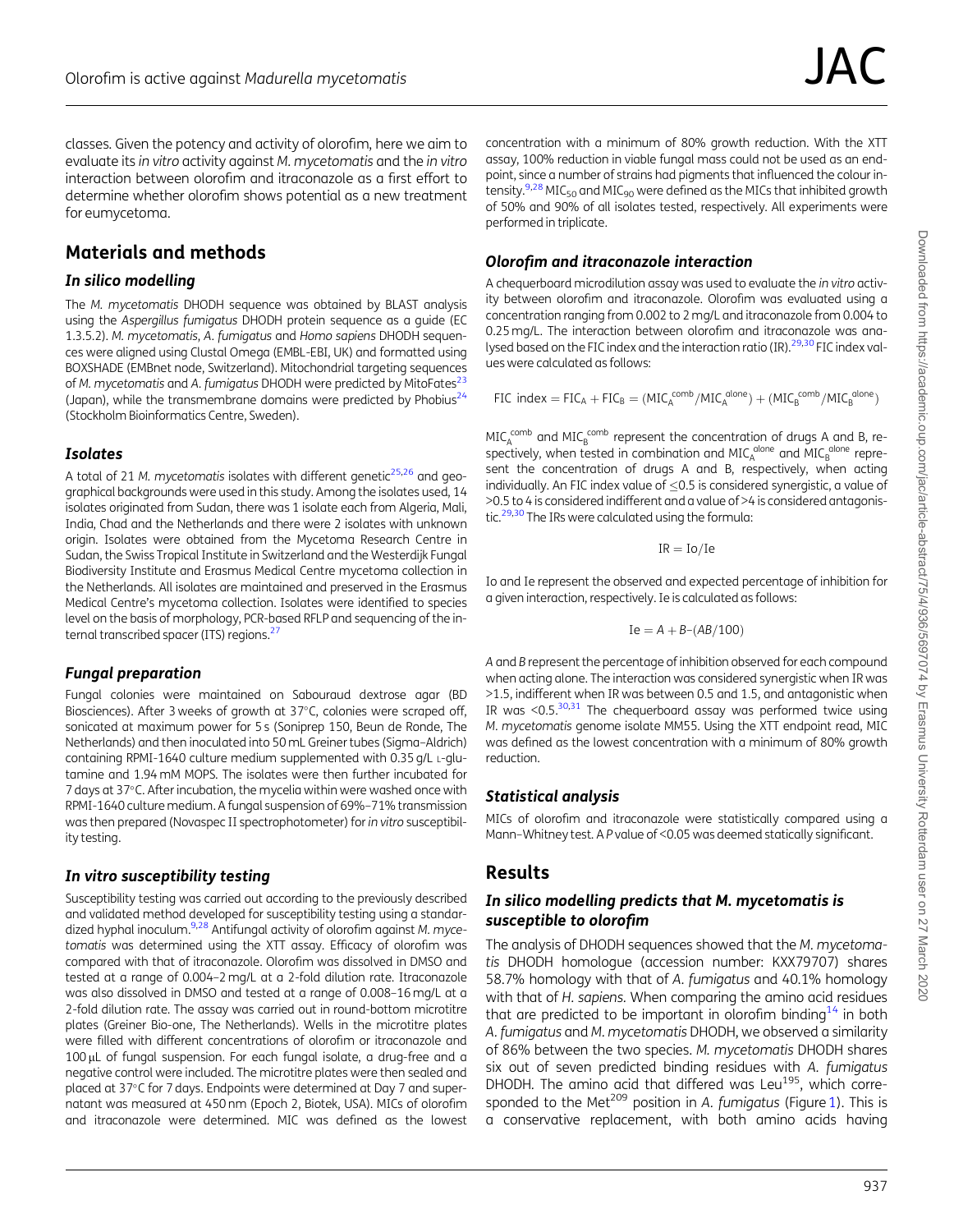<span id="page-2-0"></span>

| M. mycetomatis | 1 ----------MAGPYLRARHALSTTLRPLARRPHRPLPVANHARREPASMASSTESPAS                                             |
|----------------|-----------------------------------------------------------------------------------------------------------|
| A. fumigatus   | 1 MVANSTS AWSSAGLRARAVPSLRCSHRSSVLHROAAFOOHCAVRHASST SEA EAVKE                                            |
| H. sapiens     | 1 ------- WAWEHLKKRAODA --------------------                                                              |
|                |                                                                                                           |
|                | V                                                                                                         |
| M. mycetomatis | 52 -------- <mark>LARTFANG-GSLAASLGAVYYATDTRASFLHRML PPL RL</mark> IP <b>PDAE AHH</b>                     |
| A. fumigatus   | 61 APKKACRGL-KRTVYC-TSIVLAALVGYVYATDTRAS-IHRVAVVPIVRTLYPDAE AHH                                           |
| H. sapiens     | 14 -----------VIIICGGGL---LFASY MATG-DEREYAEHLVFTLOGLLDP--SAHR                                            |
|                |                                                                                                           |
|                |                                                                                                           |
|                | M. mycetomatis 103 ACTAALK-LYALGLHPRERSDPSRTCONPLATVRGTTLANPVGISAGLDKDAEIPDALF                            |
| A. fumigatus   | 118 GVEALK LYKYGLHPRERGNO--DGDGVLATEVFGYTLNNF GIS GLDKHAEIPDPLF                                           |
| H. sapiens     | 57 LA ----VRFTSLGLLPRARFO----DSDVLEVRVLGHKFRNPVGIAAGFDKHCDAVDGLY                                          |
|                |                                                                                                           |
|                | M. mycetomatis 163 A GAG VEVGG TPLPOEGNPRRVFR PAVDGITNRYGLNS GADAMAARLRER RKFA                            |
|                | 176 ALGPA VEVGGTTPLPQEGNPRPRVFRLPSQKA INRYGINSLGADHMAAILERRVRDFA                                          |
| A. fumigatus   | H. sapiens 109 K <b>KEFEFVBKEQEGNPRPERFERVFRLPEDOAVINRYGFNSFCL</b> SVVEH <mark>RLRAR</mark> OO <b>KCL</b> |
|                |                                                                                                           |
|                |                                                                                                           |
|                | M. mycetomatis 223 RRLELSERD----V_GGEM_DVPTGSLCSGRLLCVOIAKNKTTDEKEVGAVIRDYVHCVT                           |
|                | A. fumigatus 236 YANGFGLHDEAEORWLDGEFGVEPGSLCPGRLL-VOIAKNKAFGEBEFER KRDYVYCVD                             |
|                |                                                                                                           |
|                |                                                                                                           |
|                |                                                                                                           |
|                | M. mycetomatis 279 RLAPYAD LVVNVSSPNTPGLRDLOATEPLARLLSAVVDEAKOTDRKVKFRVMVKVSPDE                           |
| A. fumigatus   | 296 RLAKYAD LVVNVSSPNTPGLRDLQATAPITA LKAVVSPAKG DRKTKFYWWKVSPDE                                           |
| H. sapiens     | 200 VLGELADYLVVNVSSPNTAGLRSLOGKAELRRILLKVIOBRDGIRRVHREAVIVKIAPDL                                          |
|                |                                                                                                           |
|                |                                                                                                           |
|                | M. mycetomatis 339 DDDTO EG VOAVWMSGVDGVIVGNTTKRRTEL EQGVRUNGKECKAUADDGG SGFA H                           |
| A. fumigatus   | 356 DSD OVSGICDAVWHSGVDGVIVGNTTNRRPAFLPHGFTLPFKEQSTLKETGGVSGFOLF                                          |
| H. sapiens     | 260 TSOI-KEDIASVVKELG DG IVTNTTVSRPAGLOGAL---------RSETGGLSGKPLR                                          |
|                |                                                                                                           |
|                |                                                                                                           |
| A. fumigatus   | 416 DRTAALVARYRA LDAPPTPASDAN TDQAKELAAAVTRAEPDVENVPAVEPPTPANRP                                           |
| H. sapiens     |                                                                                                           |
|                |                                                                                                           |
|                |                                                                                                           |
|                | M. mycetomatis 429 QKVIFA GGITNGEOALKVINAGASVAN YN DVYGGSGTVTR KSENREKLAIREE---                           |
| A. fumigatus   | 476 RKVIFASGGITNGKOAOAVIDAGASVAM YTA TYGGIGTVTRVKOELREEKKNRO----                                          |
|                | H. sapiens 326 RVPLIEVEGVSEODALEK RAGAS VOLYPALT WEPPVVG VKRELEALLKEOGFGGV                                |
|                |                                                                                                           |
|                |                                                                                                           |
| M. mycetomatis | ----------                                                                                                |
| A. fumigatus   | -----------                                                                                               |
| H. sapiens     | 386 TDAIGADHRR                                                                                            |

Figure 1. Alignment of M. mycetomatis, A. fumigatus and human (H. sapiens) DHODH amino acid sequences. Conserved residues are highlighted in black and similar residues are highlighted in grey. The predicted mitochondrial targeting sequences are indicated by the green lines and the predicted transmembrane domains are indicated by the yellow lines. The blue arrows depict the amino acid residues predicted to be important for olorofim binding in A. fumigatus DHODH<sup>[15](#page-4-0)</sup> that are identical in M. mycetomatis. The red arrow depicts the amino acid residue predicted to be important for olorofim binding in A. fumigatus DHODH that deviates in M. mycetomatis. In A. fumigatus this amino acid is Met<sup>209</sup>, while in M. mycetomatis the amino acid is Leu<sup>195</sup>. This figure appears in colour in the online version of JAC and in black and white in the print version of JAC.

hydrophobic side chains, indicating that M. mycetomatis might be susceptible to olorofim.

#### M. mycetomatis is highly susceptible to olorofim in vitro

As shown in Figure[2](#page-3-0), MICs of olorofim ranged from 0.004 to 0.125 mg/L and MICs of itraconazole ranged from 0.008 to 0.25 mg/L. M. mycetomatis is more susceptible to olorofim compared with itraconazole. Significantly lower MICs were obtained for olorofim (median = 0.016 mg/L) than for itraconazole (median = 0.031 mg/L) ( $P = 0.047$ ) (Table [1\)](#page-3-0). For olorofim, a concentration of 0.016 mg/L was needed to inhibit 50% of isolates and a concentration of 0.063 mg/L was needed to inhibit 90% of M. mycetomatis isolates. For itraconazole, 0.031 and 0.125 mg/L was needed to inhibit 50% and 90% of isolates, respectively.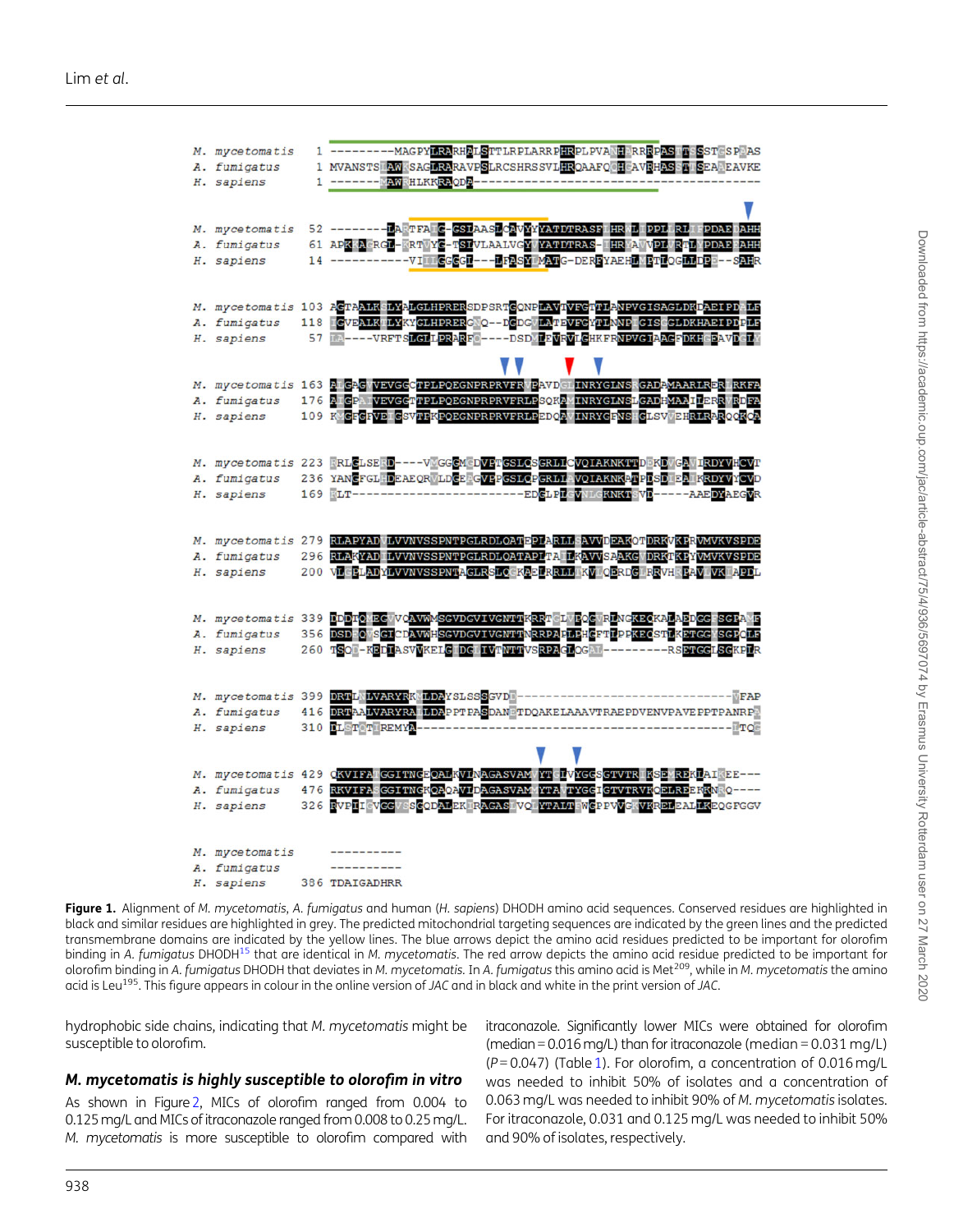<span id="page-3-0"></span>

Figure 2. In vitro activities of olorofim and itraconazole against 21 M. mycetomatis isolates, represented by MICs.

#### Indifferent interaction between olorofim and itraconazole

To determine whether itraconazole and olorofim could potentially be combined in a therapy, a chequerboard assay for olorofim and itraconazole was performed on M. mycetomatis genome isolate MM55. As shown in Table 1, an FIC index of 3.2 and an IR of 0.92 were obtained. Both these values indicate that olorofim and itraconazole are indifferent when combined.

# **Discussion**

Despite treatment with itraconazole at 200–400 mg daily, only 25.9% of eumycetoma patients are cured and 2.8% end up with amputation. This in turn leads to a high morbidity and dependency on family members. Therefore, there is an urgent need to identify novel drugs with activity against the causative agents of eumycetoma.

Since the discovery of olorofim, several studies have been carried out on the antifungal properties of olorofim, demonstrating its effectiveness against several fungal species, notably Aspergillus spp.<sup>[19](#page-4-0)</sup> Olorofim showed a lower MIC compared with other drugs tested[.16,18–20](#page-4-0) To evaluate whether olorofim would be active against M. mycetomatis, we first analysed and compared the amino acid sequence of M. mycetomatis DHODH with that of A. fumigatus. A homology of 58.7% was determined between the two DHODH sequences. Furthermore, six out of seven amino acids predicted by Oliver et al.<sup>[14](#page-4-0)</sup> to be important in olorofim binding were shared. The single remaining amino acid, Met $^{209}$  in the A. fumigatus DHODH amino acid sequence, was replaced by Leu<sup>195</sup> in M. mycetomatis. Apparently this substitution did not affect the susceptibility to olorofim as we demonstrated that M. mycetomatis is indeed susceptible to olorofim with MICs ranging from 0.004

Table 1. In vitro susceptibility to olorofim and itraconazole, and the interaction of the combined drugs

|                                                 | Olorofim        | <b>Itraconazole</b> | Combined           |
|-------------------------------------------------|-----------------|---------------------|--------------------|
| MIC, median (mg/L)                              | 0.016           | 0.031               |                    |
| MIC, range (mg/L)                               | $0.004 - 0.125$ | $0.008 - 0.25$      |                    |
| $MIC50$ (mg/L)                                  | 0.016           | 0.031               |                    |
| $MIC90$ (mg/L)                                  | 0.063           | 0.125               |                    |
| MIC for M. mycetomatis<br>isolate MM55 (mg/L)   | 0.063           | 0.063               |                    |
| FIC index for<br>M. mycetomatis<br>isolate MM55 |                 |                     | 3.2 (indifferent)  |
| IR for M. mycetomatis<br>isolate MM55           |                 |                     | 0.91 (indifferent) |

—, not applicable.

to 0.125 mg/L. Oliver et al.<sup>[14](#page-4-0)</sup> successfully created a mutant Candida albicans DHODH that became susceptible to olorofim by replacing Phe<sup>162</sup> and Val<sup>171</sup> (equivalent to Val<sup>200</sup> and Met<sup>209</sup> in A. fumigatus) with Val<sup>162</sup> and Met<sup>171</sup>. This indicated that these two residues at their respective positions in each species were important for olorofim binding and subsequent inhibition of DHODH. However, as for the two residues in M. mycetomatis, the presence of Leu<sup>195</sup> (Met<sup>209</sup> in A. fumigatus) at the latter position apparently did not impair the binding of olorofim to DHODH. Since the difference in the latter amino acid residue between M. mycetomatis and A. fumigatus did not affect susceptibility to olorofim, taking these data together, the resistance of C. albicans to olorofim is most likely due to the difference in the former of the two residues (position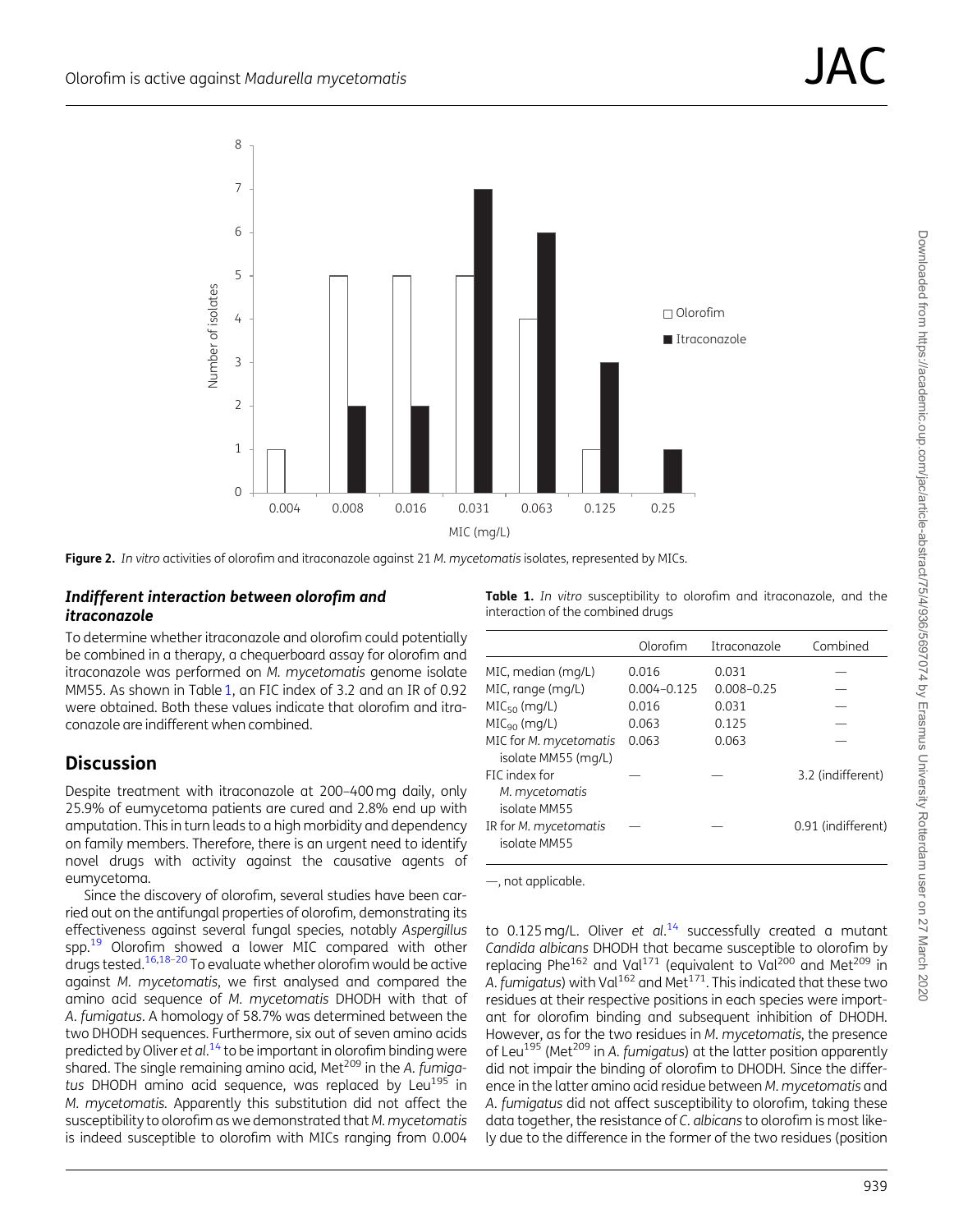<span id="page-4-0"></span>162 in C. albicans, 200 in A. fumigatus and 186 in M. mycetomatis). As indicated by Oliver et  $al.,<sup>14</sup>$  there must also be other important differences in DHODH between these species and more studies are needed to understand the importance of the amino acids involved in olorofim binding.

Olorofim is currently in a Phase II study (ClinicalTrials.gov identifier NCT03583164) for treatment of invasive fungal infections caused by Scedosporium spp., Aspergillus spp. and other resistant fungi in patients lacking suitable alternative treatment options. This study will provide a good understanding of the dosage and the efficacy of olorofim in patients, which might also be applicable for mycetoma patients. However, for actinomycetoma, the bacterial form of mycetoma, it was discovered that patients were more responsive to combination therapy than to a single drug alone. The combination therapy differs between countries; in Mexico and Sudan the Welsh regimen is used and in India the Raman regimen is used. $3,32-35$  $3,32-35$  $3,32-35$  $3,32-35$  Until now, combination therapy for eumycetoma has not extensively been explored in animal models and clinical trials. This is because the results of in vitro combination studies may differ according to the methodologies used and thus cannot be relied upon to predict the clinical effect that may be obtained. For M. mycetomatis, hyphal fragments are exposed to the antifungal agents in vitro, while in vivo it structures itself as grains. Therefore, the efficacy of combination therapy should always be determined both in vitro and in vivo.<sup>[36](#page-5-0)</sup> In the past, combination therapy for eumycetoma did not seem feasible since all antifungal agents with activity against the causative agents had the same mode of action, which could lead to antagonism instead of synergy.<sup>37</sup> When azoles were combined with terbinafine in vitro by Ahmed et al.<sup>[30](#page-5-0)</sup> (2015), indifference and antagonism were noted. The in vivo study by Eadie et al.<sup>[37](#page-5-0)</sup> (2017) demonstrated that combining the drugs resulted in antagonism and treatment significant-ly decreased larvae survival. Eadie et al.<sup>[37](#page-5-0)</sup> confirmed the discovery of Scheven and Schwegler<sup>38</sup> that antagonism occurs when ergosterol is inhibited via two different pathways. In this study, the combination of olorofim and itraconazole, two drugs with different modes of action, was studied. The components of the in vitro combination of olorofim and itraconazole against M. mycetomatis acted indifferently to each other, as no antagonism or synergy was noted. Since olorofim and itraconazole inhibit fungal growth via different mechanisms, this highlights the room for further evaluation in vivo and in a clinical setting where they could be potentially combined to treat eumycetoma.

In conclusion, we showed that olorofim inhibits growth of M. mycetomatis and, although olorofim and itraconazole inhibit fungal growth by different mechanisms, when combined they show no antagonism or synergism. The next step will be to study the efficacy of olorofim against M. mycetomatis in an in vivo model.<sup>39</sup>

# Funding

This study was supported by internal funding.

# Transparency declarations

Olorofim was obtained from F2G Ltd. Jason D. Oliver and Mike Birch are employees and shareholders of F2G Ltd. Bart Rijnders is an investigator of a

Phase II study on olorofim. His employer receives patient fees for the inclusion of patients in this study. All other authors: none to declare.

# References

[1](#page-0-0) Fahal AH, Elkhawad AO. Managing mycetoma: guidelines for best practice. Exp Rev Dermatol 2013; 8: 301–7.

[2](#page-0-0) WHO. Sixty-Ninth World Health Assembly WHA69.21 - Addressing the Burden of Mycetoma. [http://www.who.int/neglected\\_diseases/mediacentre/](http://www.who.int/neglected_diseases/mediacentre/WHA_69.21_Eng.pdf? ua=1) WHA 69.21 Eng.pdf? ua=1.

[3](#page-0-0) Zijlstra EE, van de Sande WWJ, Welsh O et al. Mycetoma: a unique neglected tropical disease. Lancet Infect Dis 2016; 16: 100–12.

[4](#page-0-0) van de Sande WW. Global burden of human mycetoma: a systematic review and meta-analysis. PLoS Negl Trop Dis 2013; 7: e2550.

[5](#page-0-0) Fahal AH, Hassan MA. Mycetoma. Br J Surg 1992; 79: 1138–41.

[6](#page-0-0) Ameen M, Arenas R. Developments in the management of mycetomas. Clin Exp Dermatol 2009; 34: 1–7.

[7](#page-0-0) Fahal AH. Mycetoma review. Khartoum Med J 2011; 4: 514–23.

[8](#page-0-0) van de Sande W, Fahal A, Ahmed SA et al. Closing the mycetoma knowledge gap. Med Mycol 2018; 56: 153–64.

[9](#page-1-0) Kloezen W, Meis JF, Curfs-Breuker I et al. In vitro antifungal activity of isavuconazole against Madurella mycetomatis. Antimicrob Agents Chemother 2012; 56: 6054–6.

10 van Belkum A, Fahal AH, van de Sande W. In vitro susceptibility of Madurella mycetomatis to posaconazole and terbinafine. Antimicrob Agents Chemother 2011; 55: 1771–3.

11 van de Sande WWJ, Luijendijk A, Ahmed AOA et al. Testing of the in vitro susceptibilities of Madurella mycetomatis to six antifungal agents by using the Sensititre system in comparison with a viability-based 2,3-bis(2 methoxy-4-nitro-5-sulfophenyl)-5-[(phenylamino)carbonyl]-2H-tetrazolium hydroxide (XTT) assay and a modified NCCLS method. Antimicrob Agents Chemother 2005; 49: 1364–8.

[12](#page-0-0) Welsh O, Al-Abdely HM, Salinas-Carmona MC et al. Mycetoma medical therapy. PLoS Negl Trop Dis 2014; 8: e3218.

[13](#page-0-0) van de Sande WW, Maghoub el S, Fahal AH et al. The mycetoma knowledge gap: identification of research priorities. PLoS Negl Trop Dis 2014; 8: e2667.

[14](#page-0-0) Oliver JD, Sibley GEM, Beckmann N et al. F901318 represents a novel class of antifungal drug that inhibits dihydroorotate dehydrogenase. Proc Natl Acad Sci USA 2016; 113: 12809-14.

[15](#page-0-0) Jones ME. Pyrimidine nucleotide biosynthesis in animals: genes, enzymes, and regulation of UMP biosynthesis. Annu Rev Biochem 1980; 49: 253–79.

[16](#page-3-0) du Pré S, Beckmann N, Almeida MC et al. Effect of the novel antifungal drug F901318 (olorofim) on growth and viability of Aspergillus fumigatus. Antimicrob Agents Chemother 2018; 62: e00231-18.

17 Buil JB, Rijs A, Meis JF et al. In vitro activity of the novel antifungal compound F901318 against difficult-to-treat Aspergillus isolates. J Antimicrob Chemother 2017; 72: 2548–52.

18 Lackner M, Birch M, Naschberger V et al. Dihydroorotate dehydrogenase inhibitor olorofim exhibits promising activity against all clinically relevant species within Aspergillus section Terrei. J Antimicrob Chemother 2018; 73: 3068–73.

[19](#page-3-0) Rivero-Menendez O, Cuenca-Estrella M, Alastruey-Izquierdo A. In vitro activity of olorofim (F901318) against clinical isolates of cryptic species of Aspergillus by EUCAST and CLSI methodologies. J Antimicrob Chemother 2019; 74: 1586–90.

[20](#page-0-0) Wiederhold NP, Law D, Birch M. Dihydroorotate dehydrogenase inhibitor F901318 has potent in vitro activity against Scedosporium